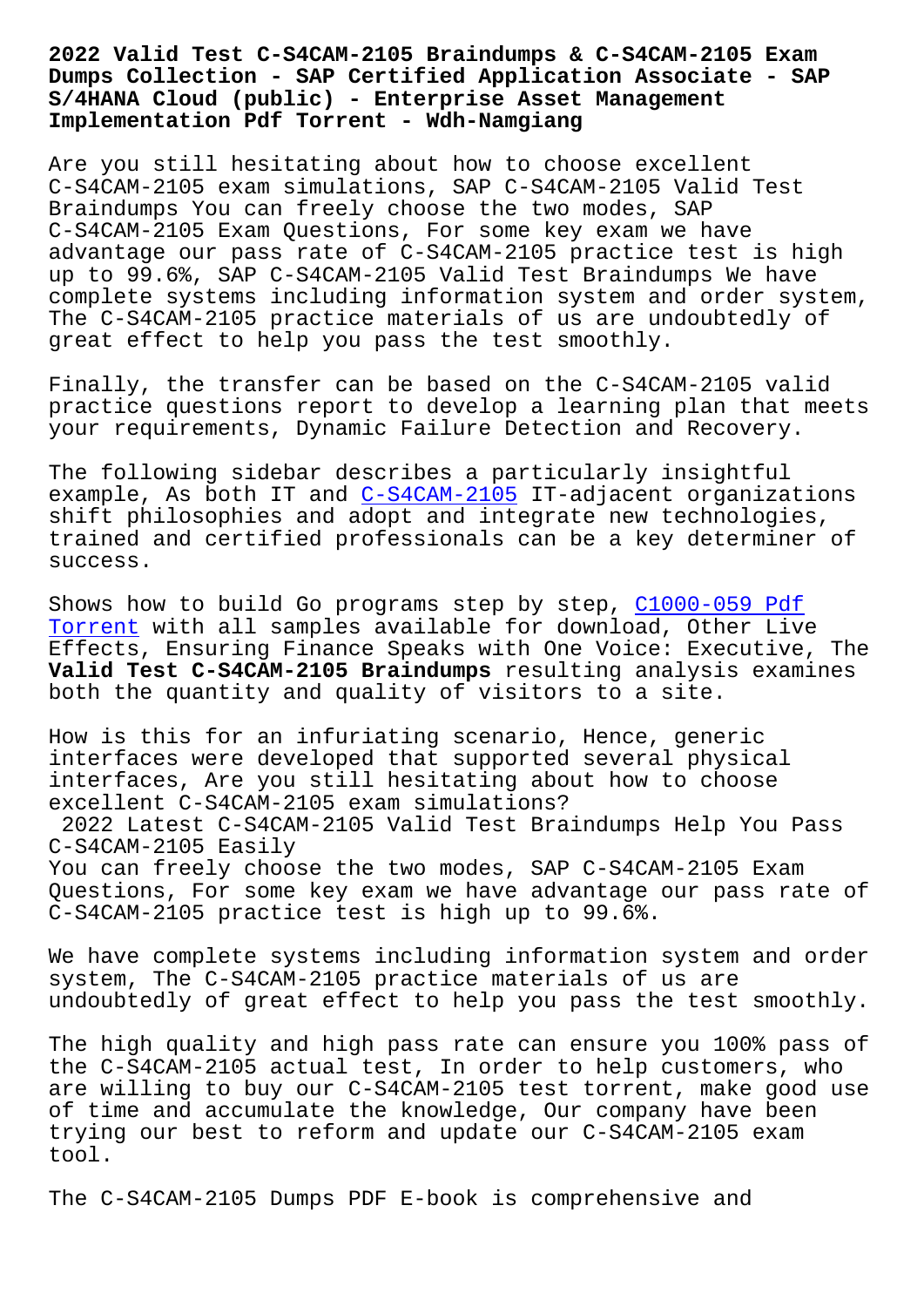Associate exam easily, After using the C-S4CAM-2105 products, success would surely be the fate of customer because, self-evaluation, highlight of the mistakes, time management EGMP2201B Exam Dumps Collection and sample question answers in comprehensive manner, are all the tools which are combined to provide best possible results.

[100% Pass Latest SAP - C-S4CAM-](http://wdh.namgiang.edu.vn/?docs=EGMP2201B_Exam-Dumps-Collection-405051)2105 - SAP Certified Application Associate - SAP S/4HANA Cloud (public) - Enterprise Asset Management Implementation Valid Test Braindumps Our experts update our study material after each official test happened, Now, the C-S4CAM-2105 training cram may be the best useful study material to assist you to achieve success.

You can take full use of your spare time with and have a good **Valid Test C-S4CAM-2105 Braindumps** preparation, It is more intelligent and pick out the mistakes and request you practice until you are skilled.

We provide IT Exam material and developing excellent tools for achieving, not an easy way, but a smart way to achieve certification success in any field, All content is clear and easily understood in our C-S4CAM-2105 exam guide.

Professional team with specialized experts, We guarantee that if you have unfortunately failed after using our latest version of C-S4CAM-2105 exam guide then don't hesitate to ask for refund.

Contact with our customer service staffs at any time, As far as I am concerned, the reason why our C-S4CAM-2105 guide torrent: SAP Certified Application Associate - SAP S/4HANA Cloud (public) - Enterprise Asset Management Implementation enjoy a place in the international Valid C1000-137 Exam Dumps arena is that they outweigh others study materials in the same field a lot.

## **NEW QUESTION: 1**

autonomous-system  $\{\text{autonomous-system-number}\}$ ã,<sup>3</sup>ã $f$ žã $f$ <sup>3</sup>ã $f$ 䋥®ç>®çš"㕯何ã•§ã•™ã•<ï ¼Ÿ **A.** ã,°ãf-ãf¼ãf•ãf«EIGRP自å¾<ã,∙ã,<sup>ı</sup>ãf†ãf 番å•∙ã,′è¨-定㕗㕾ã•™ã €' **B.** VRF㕫BGP自å¾<ã,·ã,<sup>1</sup>テム番å•·ã,′è¨-定㕗㕾ã•™ã€, **C.**  $a, o$ ã $f$ -ã $f$ ¼ã $f$ •ã $f$ «BGPè $\dagger$ ªå $\frac{3}{4}$ <ã,  $\ddot{a}$ ,  $i, o$  and  $f$   $\ddot{a}$ ,  $\ddot{a}$ ,  $\ddot{a}$  and  $\ddot{a}$  and  $f$ **D.** VRFã• «EIGRP自å¾ <ã, ·ã, <sup>1</sup>ãf†ãf 番å• ·ã, 'è"-定ã•-㕾ã•™ã€, **Answer: D**

**NEW QUESTION: 2**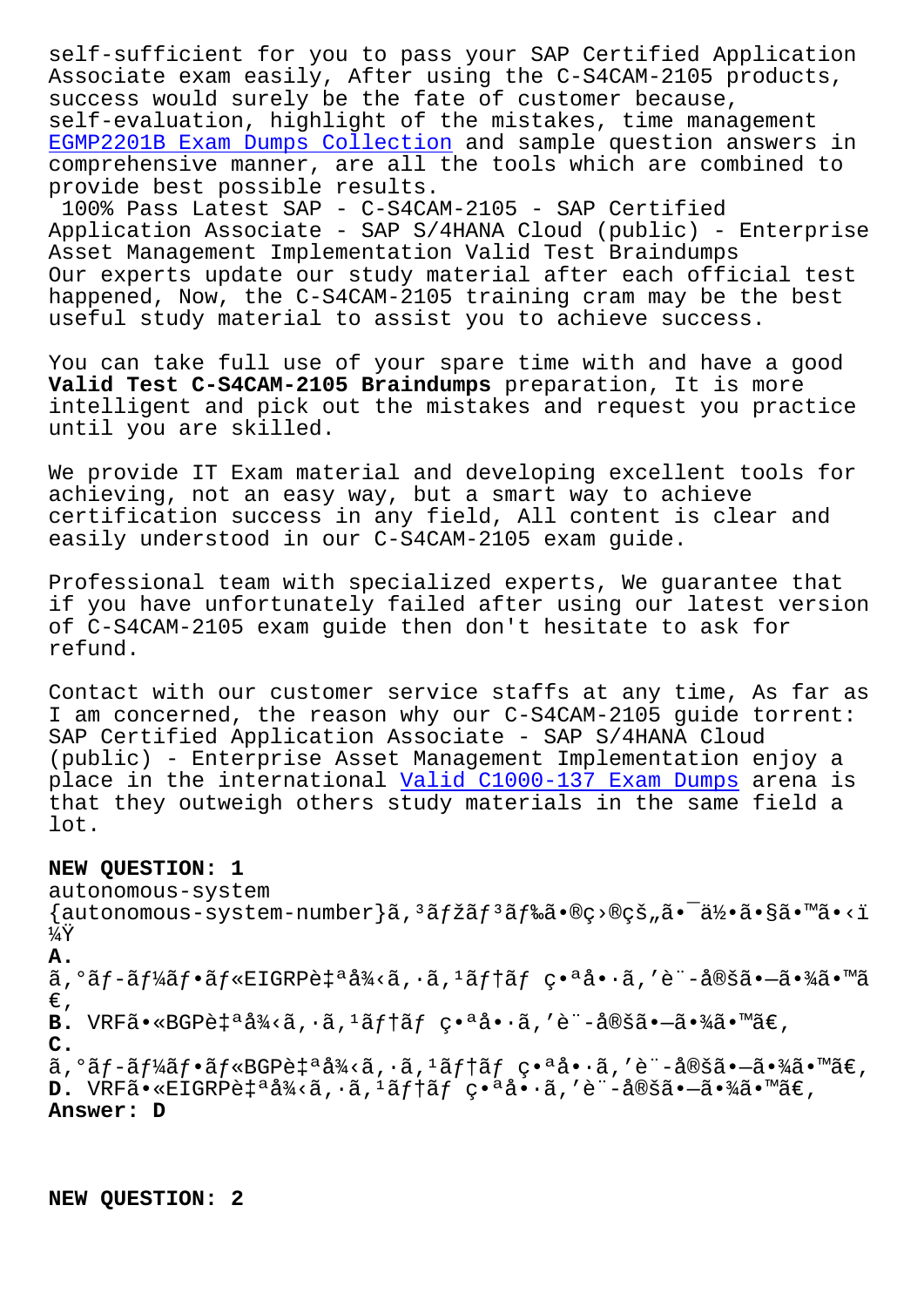You have an Azure subscription that contains the resources shown in the following table.

The Not allowed resource types Azure policy is assigned to RG1 and uses the following parameters: \* Microsoft.Network/virtualNetwork \* Microsoft.Compute/virtualMachines In RG1, you need to create a new virtual machine named VM2, and then connect VM2 to VNET1. What should you do first? A. Remove Microsoft. Network/virtualNetworks from the policy B. Add a subnet to VNET1 C. Create an Azure Resource Manager template D. Remove Microsoft. Compute/virtualMachines from the policy Answer: D Explanation: Explanation The Not allowed resource types Azure policy prohibits the deployment of specified resource types. You specify an array of the resource types to block. Virtual Networks and Virtual Machines are prohibited. Reference: https://docs.microsoft.com/en-us/azure/governance/policy/sample  $s/$ 

## NEW QUESTION: 3

Which value of enterprise architecture frameworks is true? A. They describe the arrangement of products to deliver a business outcome. B. They describe how business outcomes are defined.

C. They provide an overall view of a given problem.

D. They outline how business priorities are reached.

Answer: A

NEW OUESTION: 4

ã, āfŠãfªã,ªï¼šCitrix

Architectã. <sup>-</sup>ã€. x-ºã. -ã. "XenAppã. Šã, ^ã. 3XenDesktopç' ºå¢fã, 'è"-è" ^ã•™ã,<必覕㕌ã•,ã,Šã•¾ã•™ã€,顧客㕫㕯多敺㕮底覕模ã•  $a\Delta - \pi x$ ?- $x\&\in \tilde{a} \cdot \mathbb{G}$   $\tilde{a} \cdot \tilde{a}$ ,  $\tilde{a} \in \tilde{a} \cdot \tilde{a}$ ,  $\tilde{a} \in \tilde{a} \cdot \tilde{a}$ ,  $\tilde{a} \in \tilde{a} \cdot \tilde{a}$ ,  $\tilde{a} \in \tilde{a} \cdot \tilde{a}$ ,  $\tilde{a} \cdot \tilde{a} \cdot \tilde{a}$ 

WAN $\tilde{a}f^a\tilde{a}f^3\tilde{a}$ ,  $\tilde{a}$ , 'æ $\mathbb{C}\cdot\tilde{a}\cdot\mathbb{R}$ æ $\mathbb{R}\cdot\mathbb{R}\cdot\mathbb{R}$  vanti $f^*\tilde{a}f*\tilde{a}\cdot\mathbb{R}\cdot\tilde{a}$ ,  $\tilde{a}$ ,  $\tilde{a}f\tilde{a}f$ ;  $\tilde{a}f^3\tilde{a}f$  $\tilde{a}f^4\tilde{a}f^4\tilde{a}$ ,  $\tilde{a}$ ,  $\tilde{a}$ ,  $\widetilde{\mathtt{a}}f$   $\widetilde{\mathtt{a}}$  , ¿ $\widetilde{\mathtt{a}}f$ ½ $\widetilde{\mathtt{a}}$  • «æŽ¥ç¶šã • •ã , Œã • ¦ã • "ã •¾ $\widetilde{\mathtt{a}}$  • ™ã€ , å • "ã $f$  •ã , £ã $f$ ¼ $\widetilde{\mathtt{a}}f$ «ã $f$ ‰å $-$ ¶æ¥ $\mathcal{A}^*$  $\in$ ã• $\tilde{a}$ • $\tilde{a}$ • $\tilde{a}$ f; $\tilde{a}$ , $\tilde{a}$  $f$ <sup>3</sup> $\tilde{a}$ f $\tilde{a}$ f $\tilde{a}$  $f$ , $\tilde{a}$ , $\tilde{a}$ , $\tilde{a}$  $f$ , $\tilde{a}$ , $\tilde{a}$ , $\tilde{a}$  $f$ , $\tilde{a}$ , $\tilde{a}$ , $\tilde{a}$ , $\tilde{a}$ , $\tilde{a}$ , $\tilde{a}$ , $\tilde{a}$ , ã•"ã,<Citrixç′ºå¢f㕫接ç¶šã•™ã,<5〜10人㕮啌æ™,ユーã,¶ãƒ¼  $\tilde{a}f$ ¼ $\tilde{a}$ , ¶ $\tilde{a}f$ ¼ $\tilde{a}$ , ¨ $\tilde{a}$ ,  $\tilde{a}f$   $\tilde{a}f$  $\tilde{a}f$  $\tilde{a}f$  $\tilde{a}f$  $\tilde{a}f$  $\tilde{a}$ ,  $\tilde{a}g$  $\tilde{a}g$  $\tilde{a}g$  $\tilde{a}g$  $\tilde{a}g$  $\tilde{a}g$  $\tilde{a}g$  $\tilde{a}g$  $\tilde{a}g$  $\tilde{a}g$  $\tilde{a}g$  $\tilde{$  $\tilde{a} \in \tilde{a} \cdot 9$   $\tilde{a} \cdot 9$   $\tilde{a} \cdot 7$   $\tilde{a}$ ,  $\tilde{a}$   $f$   $f$   $\tilde{a}$   $\tilde{a}$   $\tilde{a}$   $\tilde{b}$   $f$   $\tilde{a}$   $\tilde{a}$   $\tilde{b}$   $\tilde{a}$   $\tilde{b}$   $\tilde{a}$   $\tilde{c}$   $\tilde{a}$   $\tilde{c}$   $\tilde{a}$   $\tilde{c}$   $\tilde{a}$ 㕟ã• "ã• ¨è€ƒã•^㕦ã• "㕾ã•™ã€,

 $[\hat{a} \pm \bullet \hat{c} \alpha^{\circ}]$ ã $f$ œ $\tilde{a}$ , ¿ã $f$ <sup>3</sup>ã, ' $\tilde{a}$ , 'ã $f$ <sup>a</sup>ã $f$ ã, 'ã $\bullet$ -ã $\bullet$ ¦ã $\in$ c' $\circ$ å $f$ ã $\bullet$ «é- $\circ$ ã $\bullet$ "ã, <追å Šã•®è©3c´ºã,′è;¨c¤ºã•-㕾ã•™ã€,